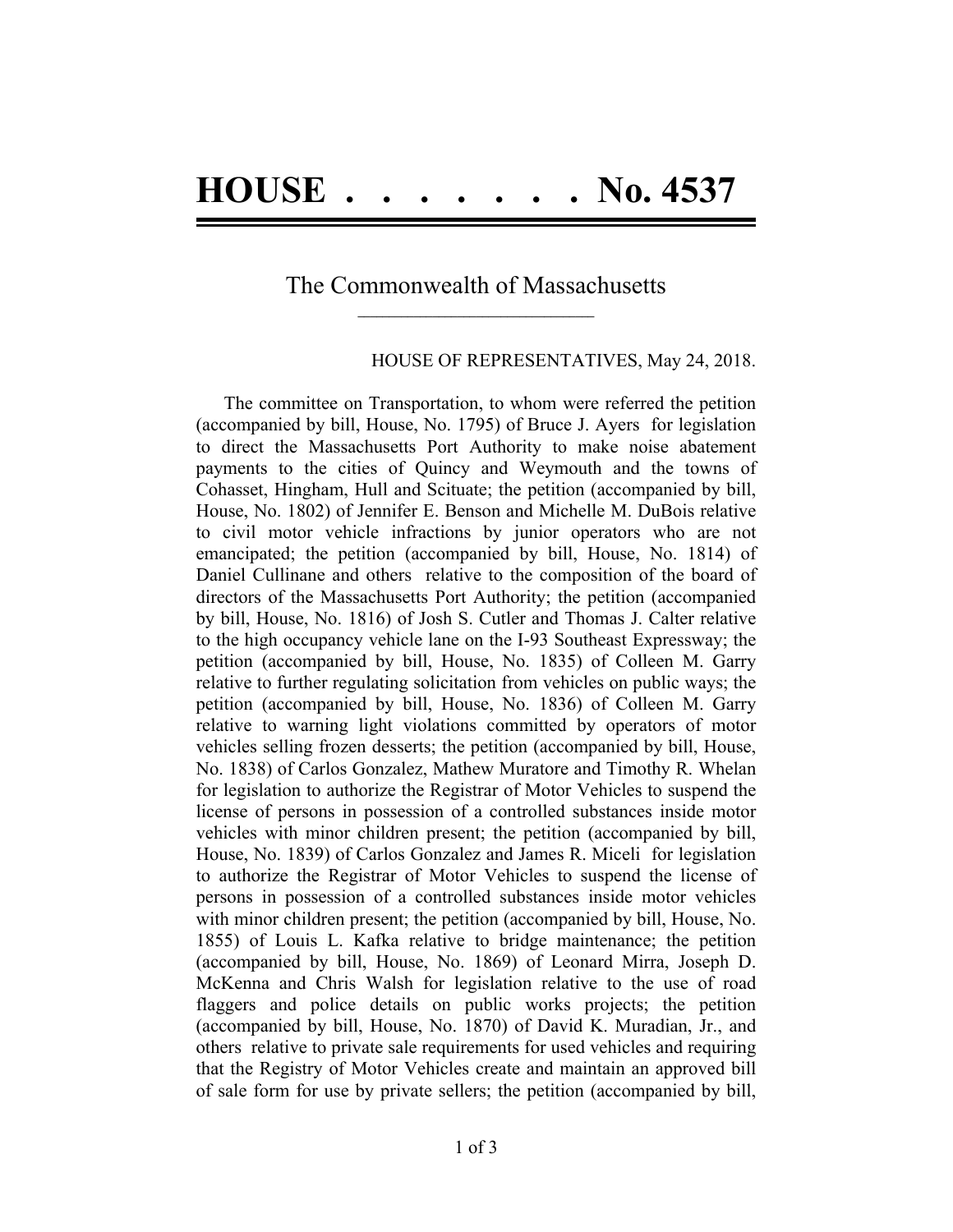House, No. 1885) of John H. Rogers for legislation to require the Department of Transportation to provide notices to landowners prior to performing work on abutting land; the petition (accompanied by bill, House, No. 1887) of Jeffrey N. Roy and others for legislation to require driver's education instruction in defensive driving; the petition (accompanied by bill, House, No. 1889) of Todd M. Smola relative to the use of liquid calcium chloride on state highways; the petition (accompanied by bill, House, No. 1907) of John C. Velis for an investigation by a special commission (including members of the General Court) relative to the performances and practices of the Registry of Motor Vehicles; the petition (accompanied by bill, House, No. 1910) of RoseLee Vincent relative to tolls on the Tobin/Mystic River Bridge and Sumner Tunnel; the petition (accompanied by bill, House, No. 1911) of RoseLee Vincent and Joseph A. Boncore for legislation to limit the tolls charged residents of the cities of Revere and Chelsea, the town of Winthrop and Essex County for use of the Sumner Tunnel; the petition (accompanied by bill, House, No. 1912) of RoseLee Vincent and Joseph A. Boncore relative to toll charges on the Tobin Bridge for residents of the city of Revere and the town of Saugus; the petition (accompanied by bill, House, No. 1914) of RoseLee Vincent that the Massachusetts Turnpike Authority be prohibited from charging tolls to certain persons seventy years of age or older; the petition (accompanied by bill, House, No. 2720) of Antonio F. D. Cabral for legislation to allow oral examinations for learner's permits; and the petition (accompanied by bill, House, No. 2727) of Michael Rossi and others for an investigation by a special commission (including members of the General Court) relative to enhancing recycling machines at Massachusetts Bay Transportation Authority facilities, reports recommending the accompanying order (House, No. 4537) ought to be adopted.

For the committee,

WILLIAM M. STRAUS